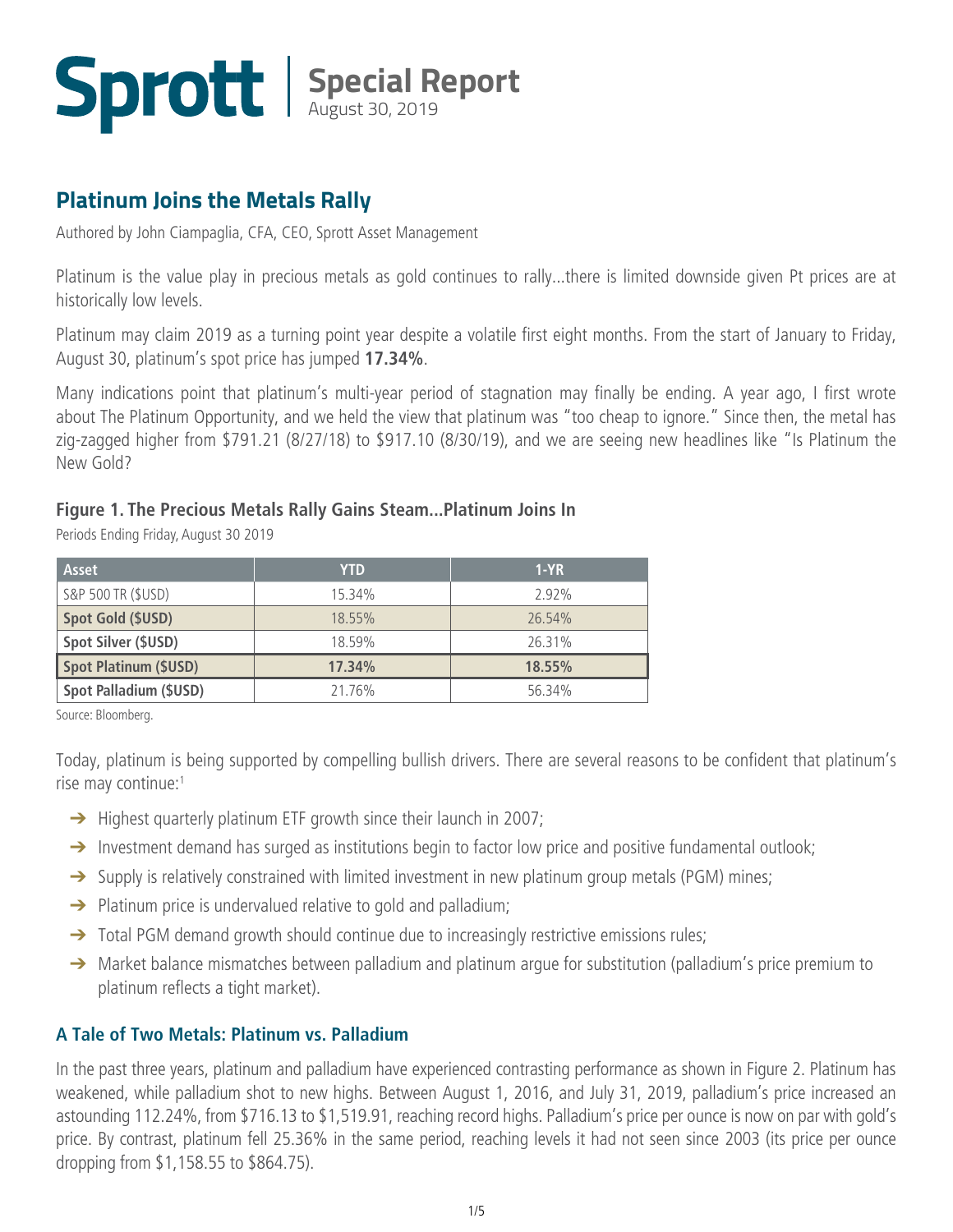The good news? Twice this year, platinum has tested the \$900 mark, first in April and again at the time of this writing (Figure 3), indicating that its slump may be over.



**Figure 2. Three-Year Comparison: Platinum, Palladium and Gold** (2016 - YTD 8/29/19)

Source: Bloomberg.





Source: Bloomberg.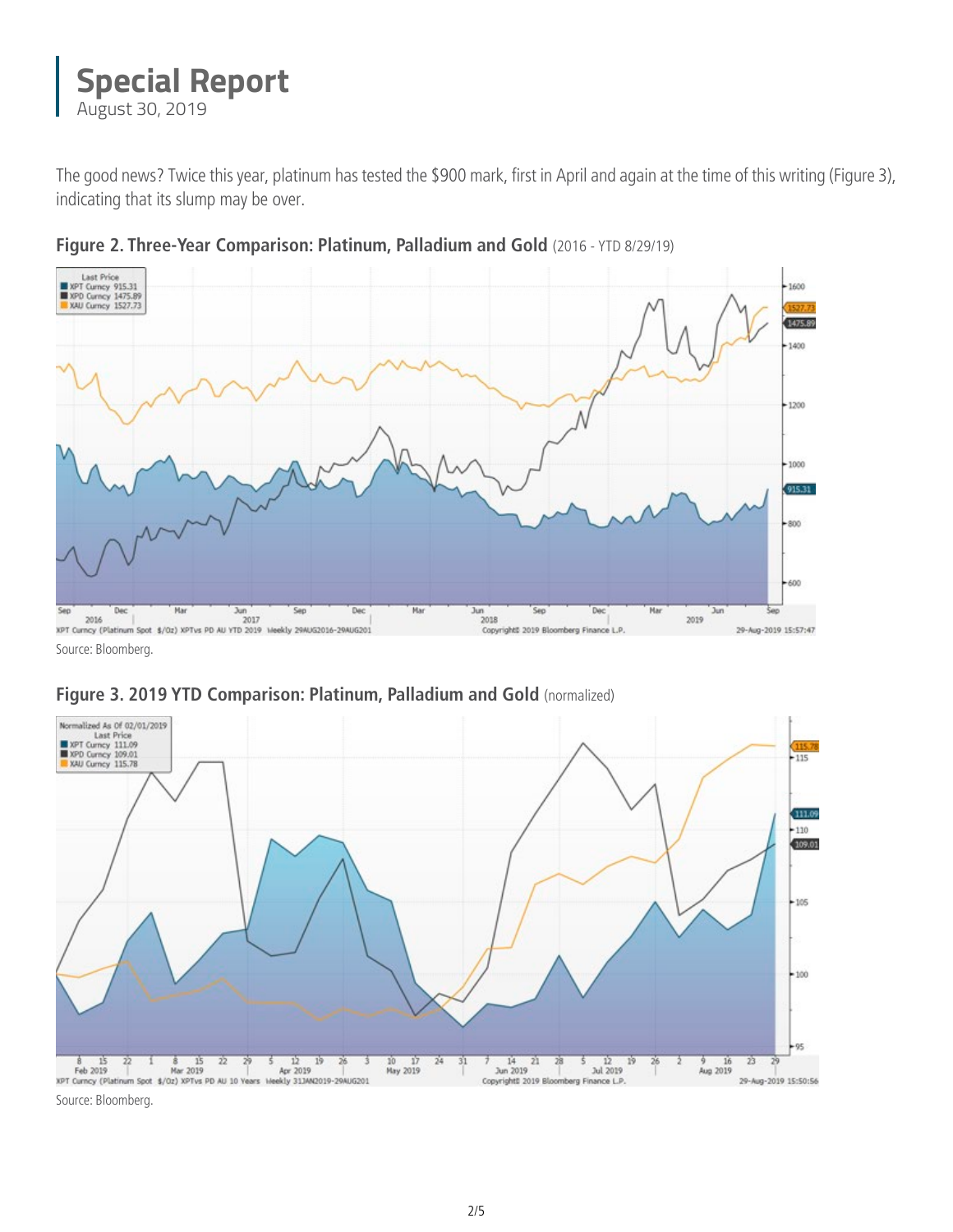#### **Cars and the Platinum Group Metals**

As we discussed in ["The Palladium Play - Part 1,"](http://sprott.com/insights/the-palladium-play-part-1/) palladium's multi-year price resurgence has been driven by demand in the auto sector. The key component in the catalytic converters of non-diesel engines, autocatalysts, employ either platinum or palladium since there's little difference between the two, aside from their price.

As the price of platinum reached all-time highs near \$2,000/oz in 2008, manufacturers began shifting the metal they were using in autocatalysts to palladium, the cheaper option at the time. This global transition in autocatalysts jumpstarted the palladium market, propelling the metal to its current record-high price point. Autocatalysts now account for 75% of the demand in the palladium sector.

#### **Investment Demand on the Rise**

Investors are now embracing the opportunity we predicted in the platinum space – demonstrating increased confidence that the metal's price will correct upward toward more historic norms.

Earlier this year, **institutional investors** began to take notice that platinum was severely undervalued and began reinvesting in the metal. YTD through the end of July, there has been net ETF (exchange-traded fund) inflows of 750,000oz (Figure 4), the most significant gain since 2007, when platinum ETFs were first introduced. We are now seeing this investment demand broaden to the individual investor.



#### **Figure 4. Platinum ETF Holdings Increase by 755 Koz** (YTD 7/31/19)

As we have detailed in our previous reports, ["Platinum Opportunity Part 1"](http://sprott.com/insights/the-platinum-opportunity-part-1/) and ["Part 2,"](http://sprott.com/insights/the-platinum-opportunity-part-2/) palladium's higher price is forcing catalytic converter manufacturers to rethink their use of the metal. Not only does palladium trade at more than a \$600/oz premium to platinum, but it also faces a supply crunch. Despite the doubling of palladium's price since 2015, production increases have not moved forward in a meaningful fashion. With a supply shortfall in palladium and a lack of production increases or new palladium mines (Figure 5), this supply-demand imbalance will likely continue for the foreseeable future.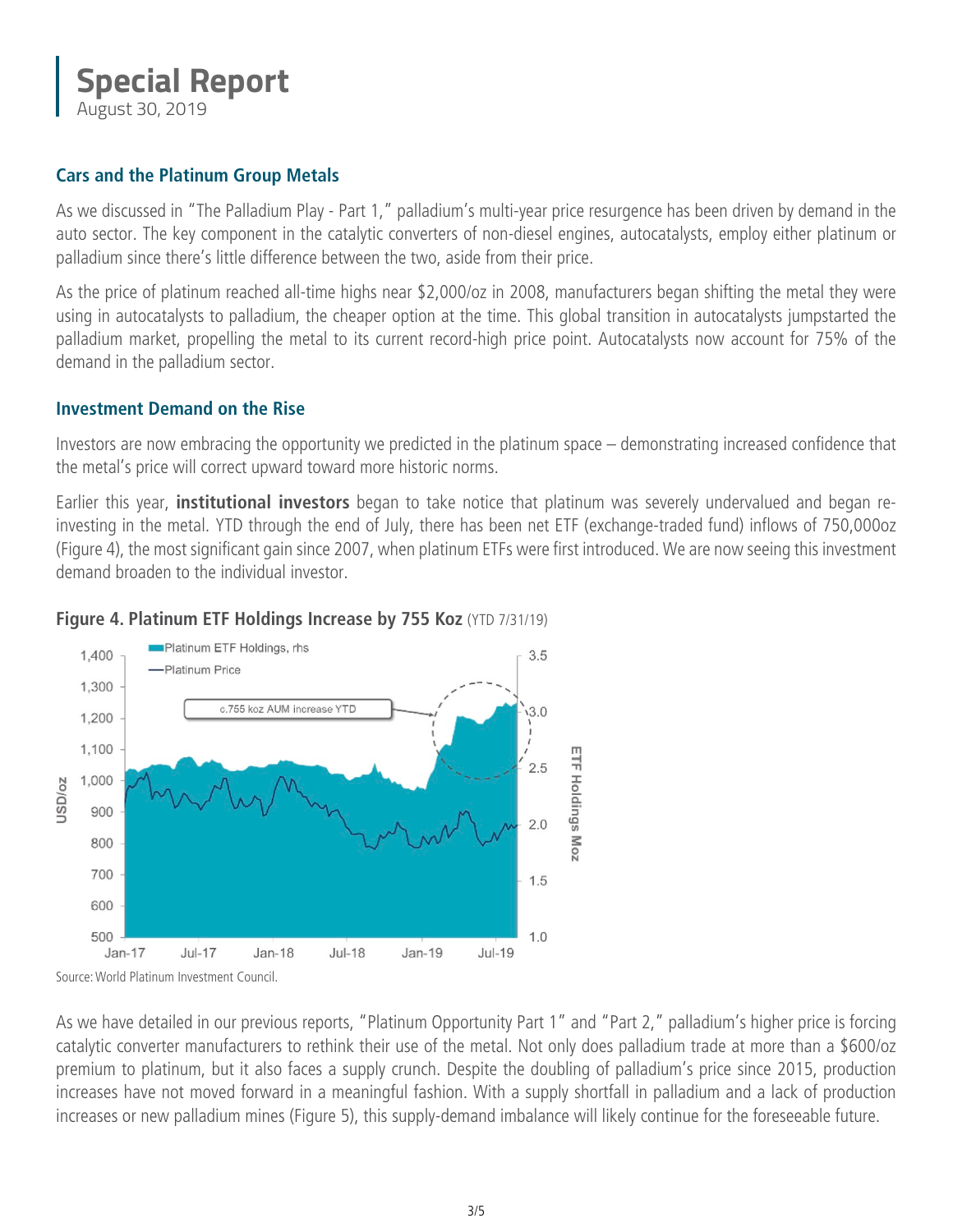A switch back to platinum will take time on the part of manufacturers. When analysts factor in switching costs, they predict it will take [at least 18-24 months](http://sprott.com/insights/the-palladium-play-part-2/) for an industry-wide transition. Despite this, we expect multiple trends will continue to push platinum higher.

#### **Figure 5. Growing Shortage: Palladium Supply has been in Deficit Since 2012**



#### **Figure 6. Uses of Platinum (Pt) - Palladium (Pd)**



Source[: Johnson Matthey: PGM Market Report, May 2018.](http://www.platinum.matthey.com/documents/new-item/pgm%20market%20reports/pgm_market_report_may_2018.pdf)

#### **[Learn More About Sprott Physical Platinum and Palladium Trust \(SPPP\)](http://sprott.com/investment-strategies/physical-bullion-trusts/platinum-and-palladium/net-asset-value-premium-discount/)**